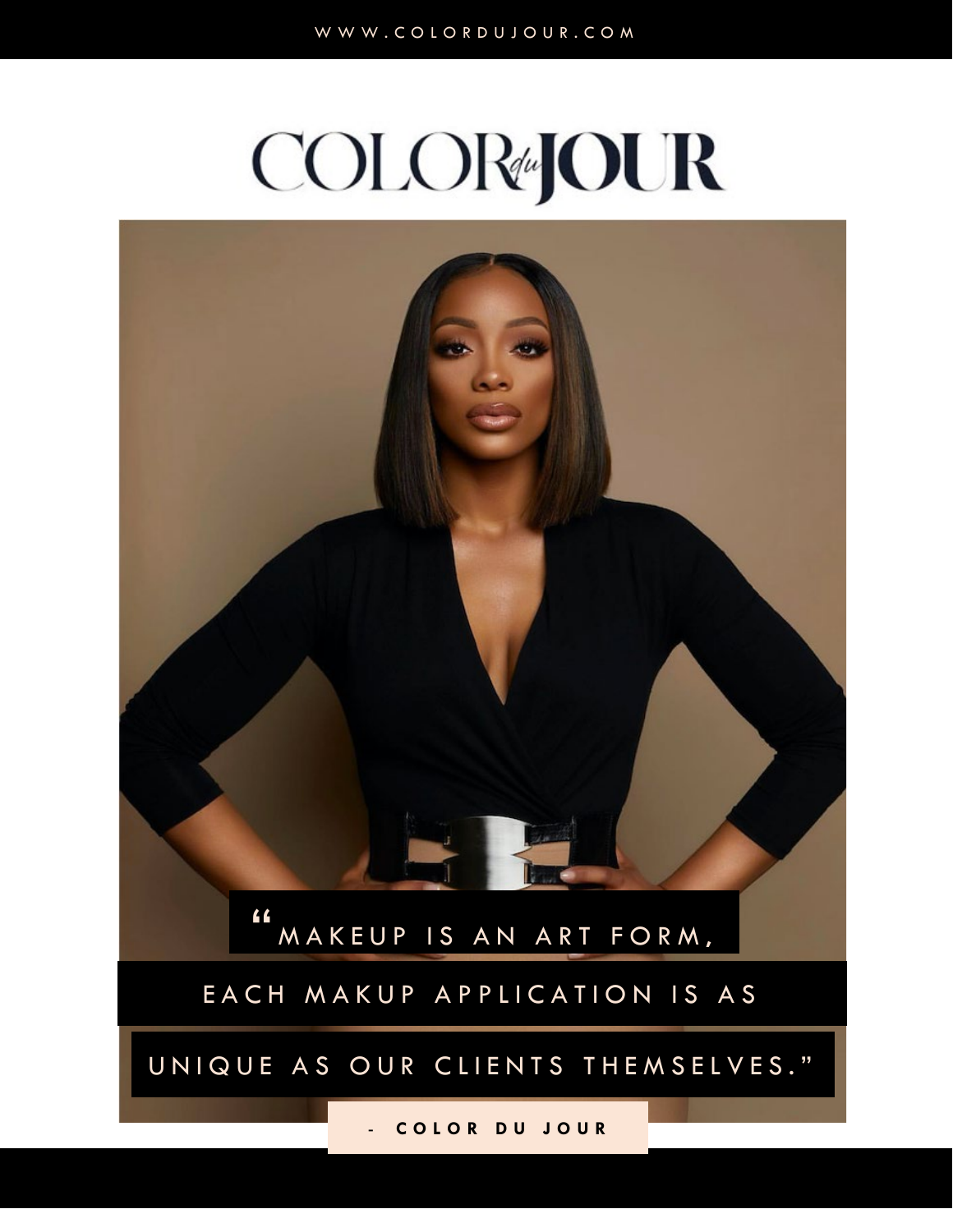### **COMPANY'S PROFILE**



E - MAIL SUBSCRIBERS SOCIAL ENGAGEMENT RATE

MONTHLY PAGE VIEWS

MONTHLY UNIQUE VISITORS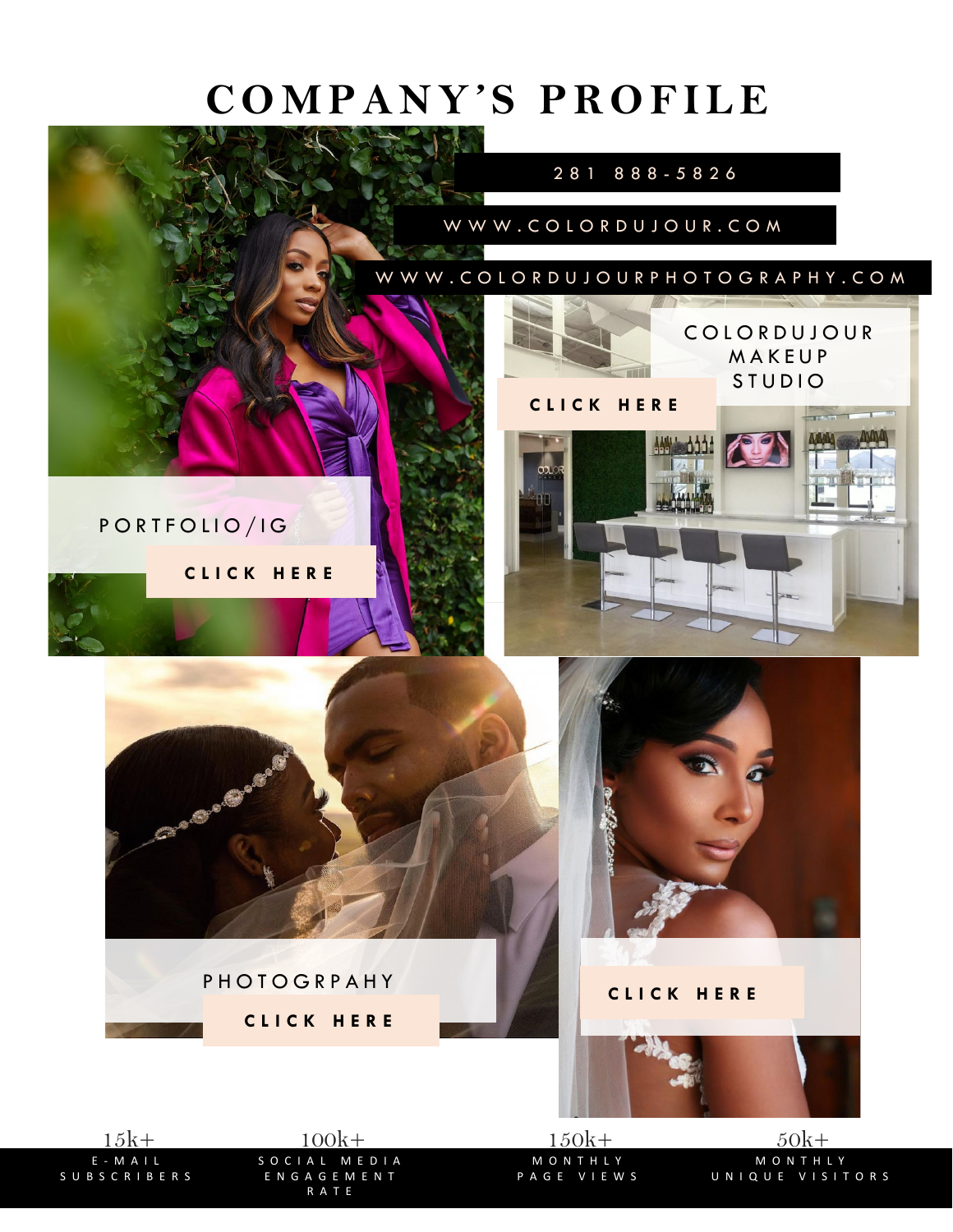#### **UNIQUE | MAGNETIC |DISTINCTIVE| Color Du Jour**

Color Du Jour, LLC is a multifaceted company priding ourselves on providing clients with a uniquely tailored beauty service while also upholding our own excellent customer service standard. We currently service luxury brides (both domestically and abroad), celebrities, models, and your modern-day woman. Color Du Jour has been in operation for 10 years. Along the way, we've added Color Du Jour Makeup Studio in 2015 & and Color Du Jour Photography in 2016. We view makeup as an art form, treating each makeup application as unique as my clients themselves. We have an undeniable passion and vision to develop Color Du Jour into a unique beauty brand that services clients from all walks of life.

Along with providing makeup services, Color Du Jour offers makeup workshops for everyday woman/men and pro artists. We've held classes all over the United States with students not only from the US, but Bermuda, Bahamas, Jamaica, Turks & Caicos, Europe, China, Canada, Kenya, and others.

> 290k *@colordujour*

We are also able to reach thousands of individuals with our online makeup workshops. Our owner, Alaina, has provided services for known personalities including Porsha Williams, Phaedra Parks, First Lady Aventer Gray (wife of John Gray), Sarah Jakes Roberts, Bundle of Brittany, Pat Smith, Justine Sky, Ashley Peterson (wife of Adrian Peterson), the McCLain Sisters, Cyn Santana, and many more. Alaina is also the lead artist for She's Happy Hair hair company.

Our work has been featured in several publications including Essence, MunaLuchi Bride, Bellanaija Brides, Wedding Digest Naija, Modern Luxury Weddings, New York Times, and LuxurLux Magazine. Color Du Jour has been voted top makeup artist by Expertise and we've also received the Couples Choice Award from Wedding Wire 6 years in a row. Alaina has worked on major projects with the OWN Network, PBS, BET, and WeTV.

Color Du Jour's mission is to continue to offer beauty and photography services and leave a positive impact on the way our client's feel. We desire to provide our clients with luxury services and personalized experiences ensuring ultimate satisfaction.

|                                                                                        | PARTNERSHIP OPPORTUNITIES |     | <b>FEATURED ON</b>                                        |
|----------------------------------------------------------------------------------------|---------------------------|-----|-----------------------------------------------------------|
| + SPONSORED POSTS<br>BRAND AMBASSADORSHIP<br>PREFERRED VENDOR DIRECTORY<br>+ GIVEAWAYS |                           |     | <b>ESSENCE</b><br><b>WEDDINGWIRE</b><br>BELLANAIJA (11098 |
|                                                                                        | STATS                     |     | MODERN LUXURY                                             |
| $90\%$                                                                                 | WOMEN                     |     | LUXURLUX                                                  |
| 60%                                                                                    | LOCATED IN US             |     | <b>WEXPERIEURE THUFFPOST</b>                              |
| 96%                                                                                    | AGES 25-54                |     |                                                           |
|                                                                                        |                           |     | The New York Times                                        |
|                                                                                        | IO.                       | IO. |                                                           |

5k *@colordujourphotography*

7k *@colordujourstudio*